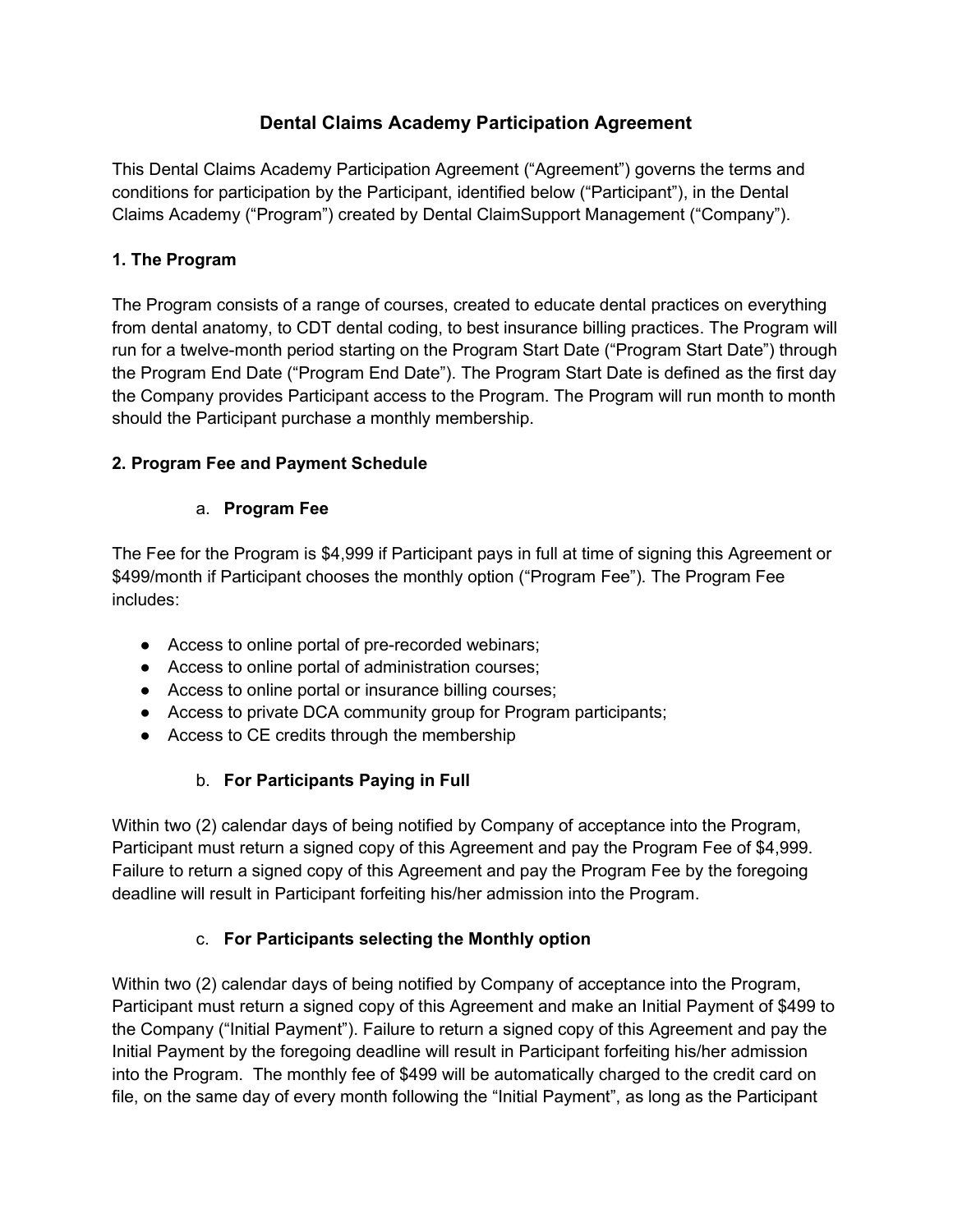remains in the Program and agrees to keep this information current with the Company. If any payment is insufficient or declined for any reason, Company may remove Participant from the Program and shall have no liability in that regard.

# d. No Refunds

Refunds of the Program Fee are not available. Participant agrees to make timely and full payments of the Program Fee to the Company if Participant is to remain a member of the Program

## 3. Participant's Conduct

Participant assumes all risk and/or liability that may arise or be incurred while participating in this Program. Participant agrees to conduct him/herself in a dignified and professional manner and shall not engage in any activity that is detrimental to the health, safety and welfare of other Program participants and attendees in the community. Participant acknowledges and agrees that Company reserves the right to remove Participant from the Program, without reimbursement, if Company, in its sole discretion, determines that Participant's behavior creates a disruption or hinders the Program or the enjoyment of the Program by other Participants. The Program may only be accessed by the Participant - the individual who is the customer on record with the Company. The Program, including any usernames, passwords, discount codes, content, materials, other resources may only be used by Participant as permitted herein and may not be sold or distributed without the Company's express written consent.

### 4. Confidentiality

Participant understands that given the community format of this program, information provided or shared with the Company or other participants, whether in the form of comments, discussions in Program related forums, coaching calls, webcasts, or otherwise are not confidential.

### 5. No Lifetime Access

Participant understands that his/her enrollment in the Program is for a period of twelve (12) months, or monthly, depending on the option chosen. Participant will not have access to the Program and its content after the Program End Date, or if yearly or monthly subscription is not renewed and paid for in full.

### 6. Live Training Terms and Conditions

Any Participant whom does attend or whom will be attending live training sessions offered by Company understands and acknowledges that (1) Company may require access to Participant's computer in order to adequately provide live training; and (2) that certain information may be shared by and between Participant and Company in order to effectuate the training. This information may consist of, by way of example only, patient demographics, EOB and related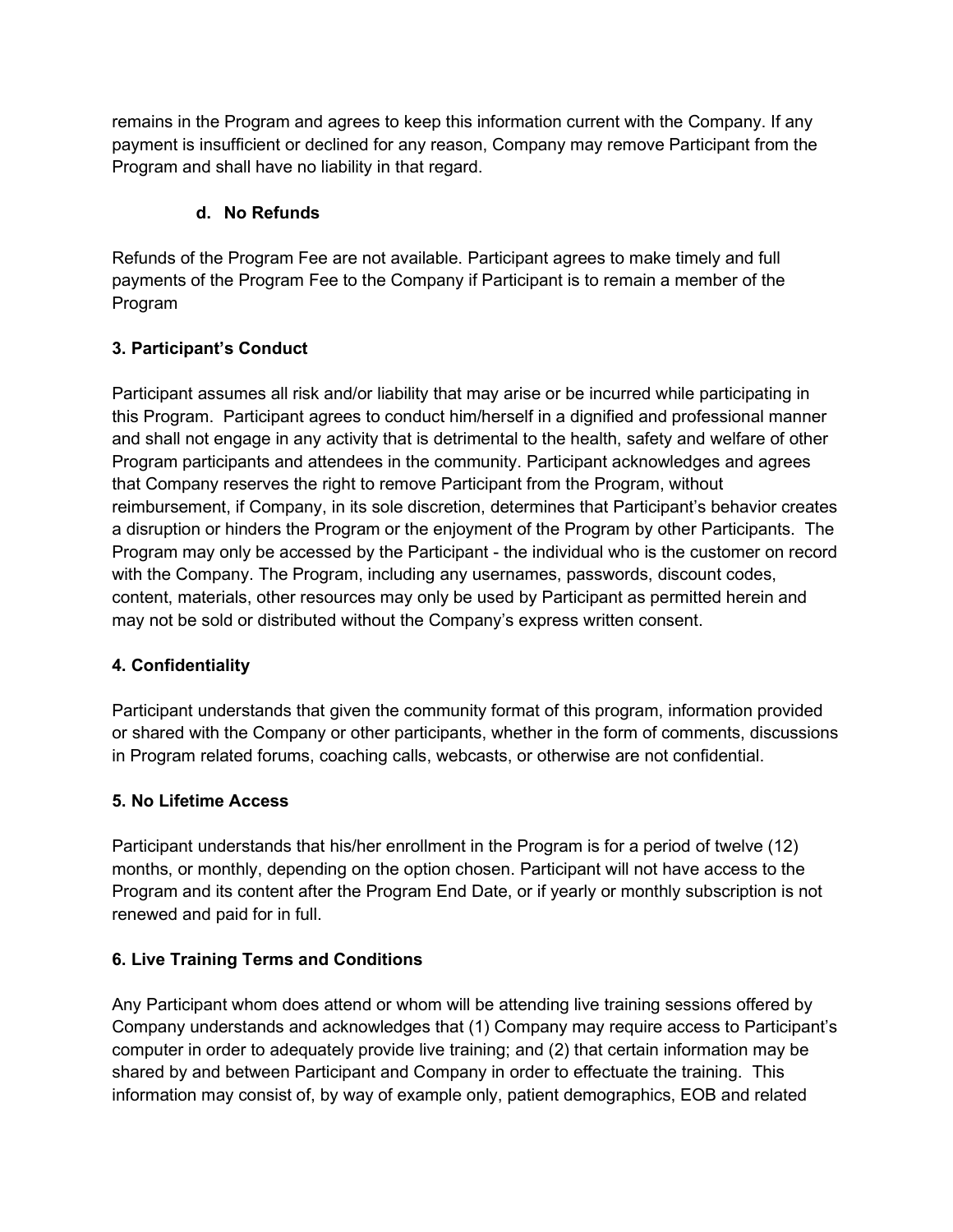information, claim status and details, etc. Participant agrees to maintain the privacy of any and all protected health information. Participant also agrees to conduct himself/herself/themselves in a professional manner and not to undertake any behavior which may be offensive to others or disruptive to the training process.

# 7. HIPAA

Participant agrees that no individual's protected health information or other information protected from disclosure under HIPAA or other federal or state law or regulation will be shared by Participant as a result of Participant's engagement in the Program. Participant agrees to indemnify, defend and hold harmless Dental ClaimSupport Management LLC and its owners, members, employees, successors and assigns from and against any claims of third parties that disclosure of protected health information has occurred (or similar claim) as a result of participation in the Program.

### 8. Release

Participant agrees that the Company may use any written statements, testimonials, images, audio recordings or video recordings of Participant obtained while enrolled in the Program through the community forum, record trainings, or other communication. This includes any content Participant may publish to social media accounts and online forums as well as any statements, images or recordings, captured about Participant's participation in the Program. Participant waives any right to payment, royalties or any other consideration for Company's use of such written statements, images, audio recordings and video recordings and Participant waives the right to inspect or approve the finished product used by Company. The Company is hereby held harmless and released and forever discharged from all claims, demands, and causes of action which Participant, their heirs, representatives, executors, administrators, or any other persons acting on Participant's behalf or on behalf of the Participant's estates have or may have by reason of this authorization.

#### 9. Intellectual Property

All intellectual property rights in and to the Program, the Program content, and all materials distributed at or in connection with the Program are owned by the Company or the Company partners presenting during the course of the Program. Participant will not use or reproduce or allow anyone to use or reproduce such content or materials displayed, distributed or provided in connection with the Program for any reason without the prior written permission of the Company. Participants will not use any of the Program content or materials to teach any third party, or otherwise disclose or discuss information revealed in any portion of the Program for any purpose other than exercising rights expressly granted to Participant by this Agreement.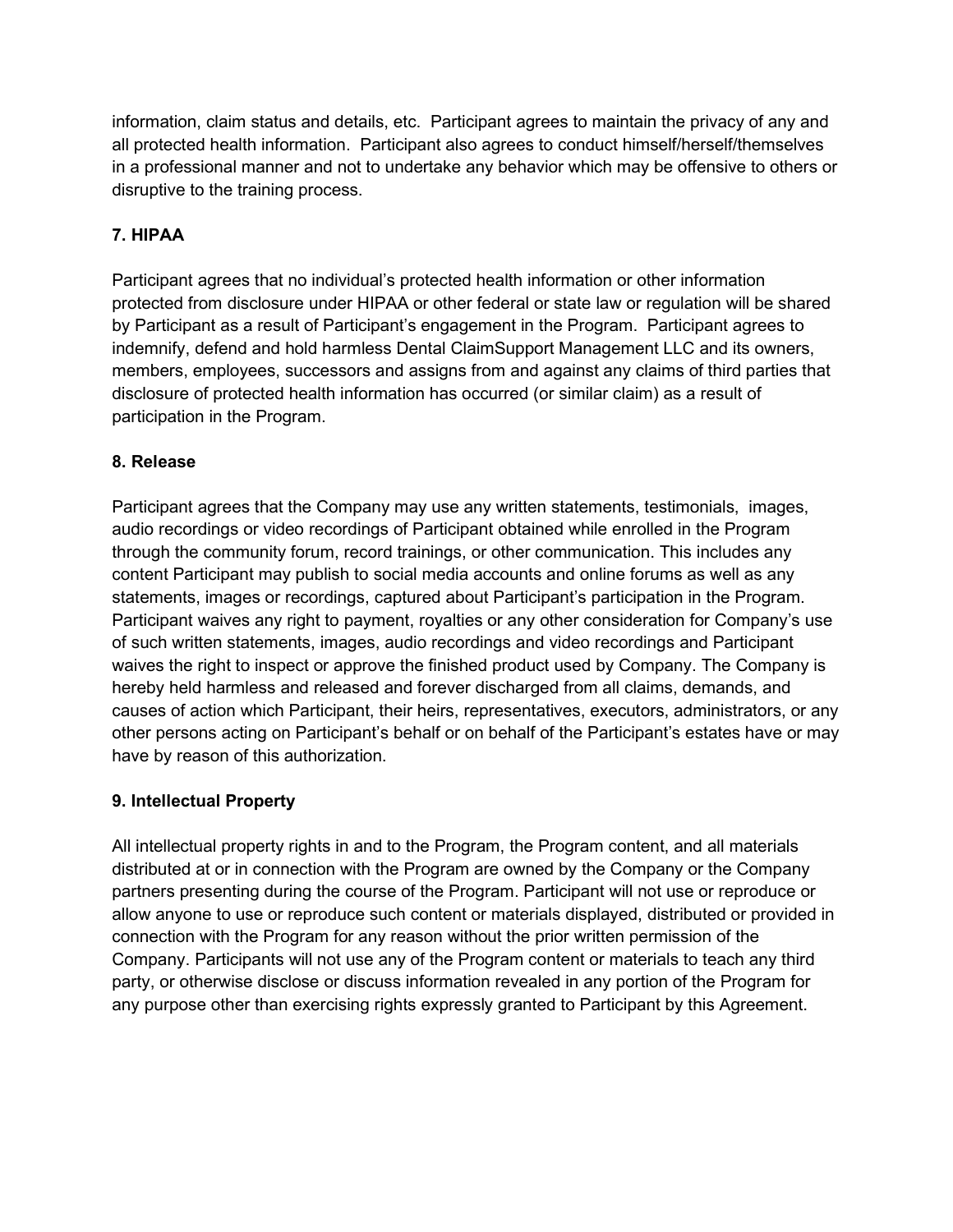#### 10. Disclaimer of Warranties

The Company gives no warranties with respect to any aspect of the Program or any materials related thereto or offered in connection with the Program and, to the fullest extent possible under the laws governing this Agreement, disclaims all implied warranties, including but not limited to warranties of fitness for a particular purpose, accuracy, timeliness, and merchantability. Participant accepts and agrees that he/she is fully responsible for his/her progress through the Program and results, and that Company offers no representations, warranties or guarantees verbally or in writing regarding Participant's future earnings, business profits, customer growth, or results of any kind. The Company does not guarantee that Participant will achieve any results using any of the ideas, tools, strategies or recommendations presented at the Program, and nothing in the Program is a promise or guarantee to Participant of such results. Any examples of income earned by others or testimonials about this Program are not meant as a promise or guarantee of Participant's own earnings or success.

#### 11. Force Majeure

A party shall not be liable for any failure of or delay in the performance of this Agreement if such failure or delay is due to causes beyond its reasonable control, including but not limited to acts of God, war, strikes or labor disputes, embargoes, government orders or any other force majeure event. Upon occurrence of any force majeure event, the party relying upon this provision shall give written notice to the other party of its inability to perform or of delay in completing its obligations.

#### 12. Governing Law

This Agreement shall be construed and interpreted in accordance with the laws of the State of Georgia, as such laws are applied to agreements entered into and to be performed entirely within Georgia between Georgia residents.

#### 13. Entire Agreement: Waiver

This Agreement constitutes the entire agreement between Participant and the Company and supersedes all prior and contemporaneous agreements, representations, and understandings between the Parties. No waiver of any of the provisions of the Agreement by Company shall be deemed, or shall constitute, a waiver of any other provision, whether or not similar, nor shall any waiver constitute a continuing waiver. No waiver shall be binding unless executed in writing by Company.

#### 14. Effect of Headings

The subject headings of the paragraphs of the Agreement are included for convenience only and shall not affect the construction or interpretation of any of its provisions.